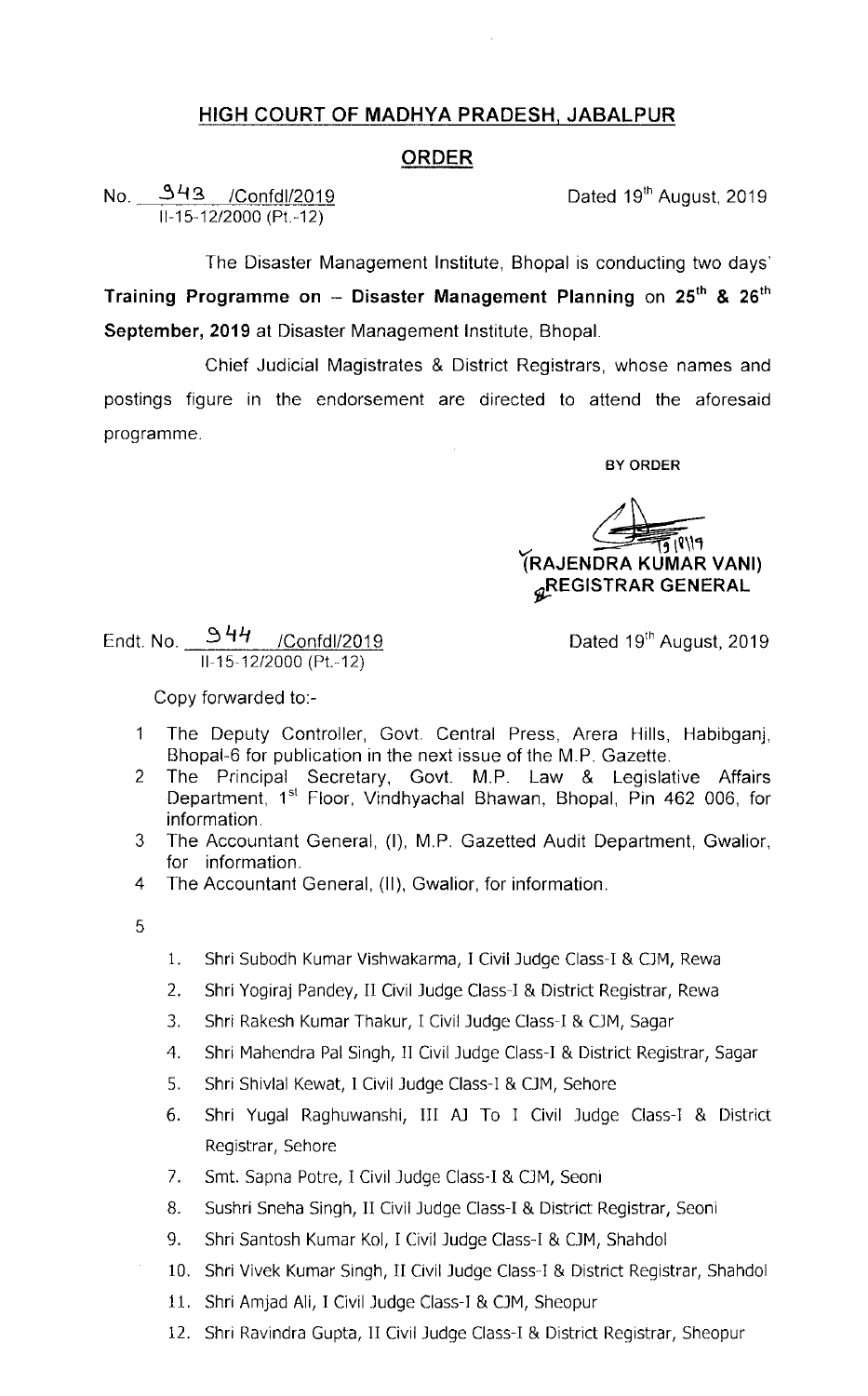- 13. Shri Radhaklshan Malviya, I Civil Judge Class-I & CJM, Shlvpuri
- 14. Ku. Shailja Gupta, II Civil Judge Class-I & District Registrar, Shivpuri
- 15. Shri Jai Singh Sarate, I Civil Judge Class-I & CJM, Sidhi
- 16. Shri Sanjay Verma, III Civil Judge Class-I & District Registrar, Sidhi
- 17. Shri Tej Pratap Singh, I AJ to I Civil Judge Class-I & ACJM and District Registrar, Waidhan, District Singrauli
- 18. Shri Sudheer Singh Thakur, I Civil Judge class-I & CJM, Waidhan, District Singrauli
- 19. Shri Nirmal Mandoriya, I Civil Judge Class-I & CJM, Tikamgarh
- 20. Shri Amar Singh Sisodiya, IV Civil Judge Class-I & District Registrar, Tikamgarh
- 21. Shri Rohit Katare, III Civil Judge Class-I & District Registrar, Umaria
- 22. Shri Manwendra Pawar, I Civil Judge Class-I & CJM, Umarla
- 23. Shri Dinesh Kumar Notiya, I Civil Judge Class-I & CJM, Vidisha
- 24. Shri Ravikant Solanki, II Civil Judge Class-I & District Registrar, Vidisha
- 25. Shri Vivek Kumar Chandel, I Civil Judge Class-I & CJM, Alirajpur
- 26. Shri Uttam Kumar Darvi, I Civil Judge Class-I & CJM, Barwani
- 27. Ku, Padma Jatav, I Civil Judge Class-I & CJM, Rajgarh
- 28. Shri Mahesh Kumar Mail, I CJ-I & Officiating CJM, Shajapur

With a direction to participate in the aforesaid training programme, as per above mentioned schedule.

## Nominated Judicial Officers are directed to observe following instructions :-

- To intimate the Registry after attending the programme.
- To bring laptop during the programme
- To send comments/suggestions regarding experience of programme to the Director, MPSJA, Jabalpur
- To arrange Board Diary in such a manner that no case is listed on the dates on which they are directed to attend this programe. In case, cases have been fixed for the said dates, summons should not be issued and if summons are issued, the parties should be informed about the change in dates.
- For any query, the participants shall contact the office of Disaster Management Institute, Bhopal on telephone No. 0755-2466715, 2461538 & 4293592
- 3. The District & Sessions Judge, Rewa/ Sagar/ Sehore/ Seoni/ Shahdol/ Sheopur/ Shivpuri/ Sidhi/ Singrauli/ Tikamgarh/ Umaria/ Vidisha/ Alirajpur/ Barwani/ Rajgarh/ Shajapur for information and necessary action.